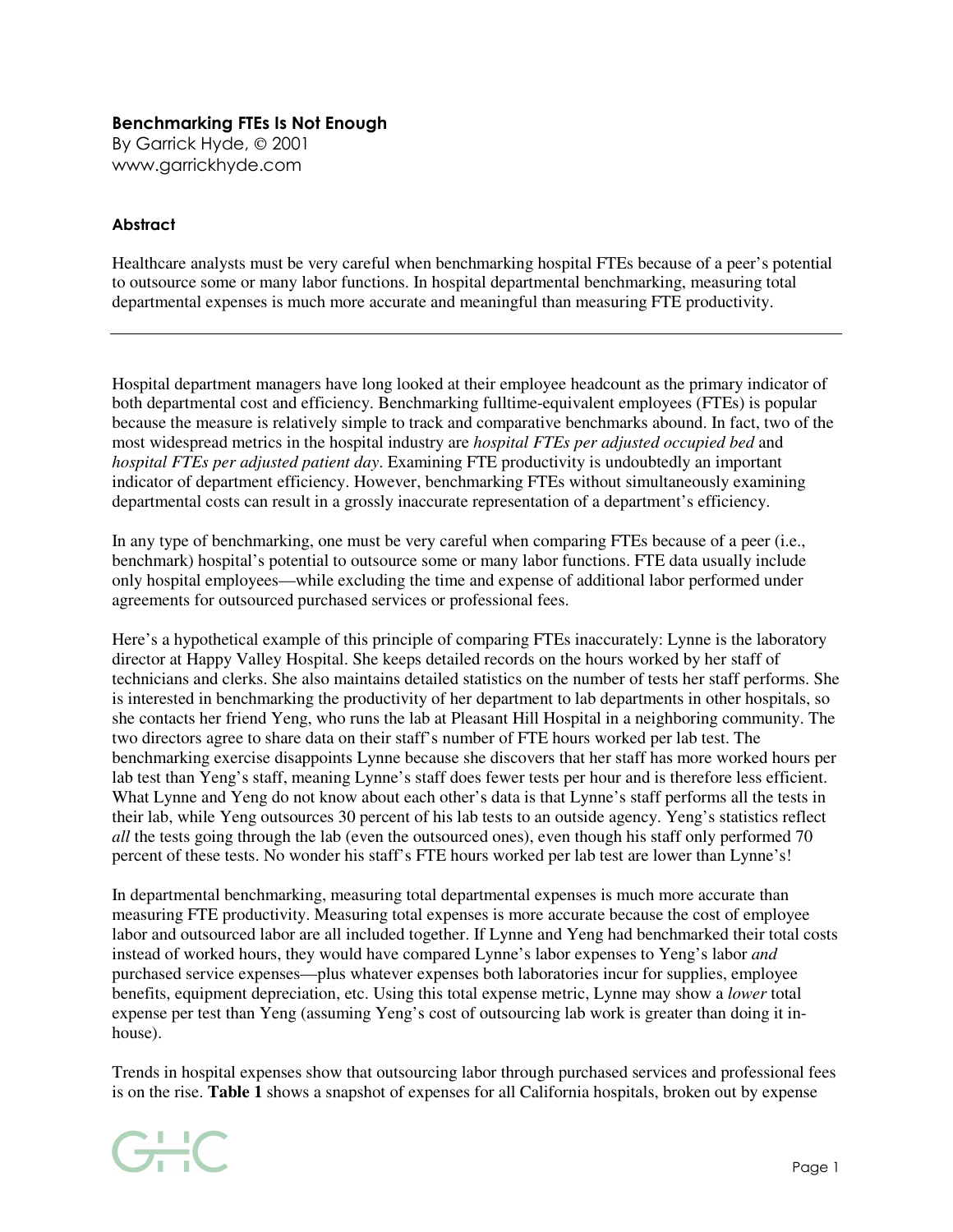type. In the five-year period from 1994 to 1999, the combined expenses of purchased services and professional fees rose 3.4 percent (as a percentage of total expenses), while the combined expenses of salaries and benefits conversely fell 3.1 percent.

|                                    | 1994             | 1999             |
|------------------------------------|------------------|------------------|
| <i>Expense Type</i>                | Percent of Total | Percent of Total |
| <b>Productive Salaries</b>         | 39.9 $%$         | 38.1 $%$         |
| Benefits $\&$                      |                  |                  |
| Nonproductive Salaries             | 13.7             | 12.4             |
| Supplies                           | 15.5             | 16.5             |
| <b>Purchased Services</b>          | 10.5             | 13.4             |
| Nonphysician                       |                  |                  |
| <b>Professional Fees</b>           | 2.8              | 3.3              |
| Depreciation                       | 5.2              | 5.3              |
| Leases/Rentals                     | 1.9              | 1.7              |
| <b>Physician Professional Fees</b> | 1.9              | 1.9              |
| <b>Other Expenses</b>              | 8.6              | 7.5              |
|                                    | 100.0 $%$        | $100.0\ \%$      |

## **Table 1**

Source: California OSHPD Financial Data, Fiscal Years 1994 and 1999.

In **Table 1**, purchased services include purchased medical services (such as laboratory or CT Scan services), dietary and laundry services, repair and maintenance services, medical school contracts, management services, collection agencies, and other purchased services. Nonphysician professional fees include professional fees paid to nonphysician medical personnel, registry nurses, consultants, legal firms, audit firms, other contracted personnel, and other professional fees. Fees paid to physicians or residents are excluded from this category. The category for physician professional fees includes physician expenses supported by the hospital for activities that do not involve direct patient care, such as research, medical education, supervision, and administration. Fees paid to physicians or residents for direct patient care are excluded from departmental expenses in **Table 1**.

Examining a random hospital department offers further proof of the significance of outsourced labor on departmental expenses. In a sample of 247 California urban, acute-care, nonspecialty hospitals, expense data for the housekeeping department show that 66 of the 247 hospitals have purchased-service and professional-fee expenses that are greater than 20 percent of the department's total expenses. These 66 hospitals use a significant amount of outsourced labor, even though they still have their own housekeeping FTEs as well. Benchmarking FTEs instead of total expenses in the housekeeping department of these hospitals would prove erroneous—if not disastrous.

The approach of benchmarking a department's total expenses *first* will eliminate the accounting differences of using hospital employees versus outsourced labor. If a department shows an unfavorable variance to benchmarks at the total-expense level, then the next step is to determine which specific expense types are driving the total expense variance. Analysis of productive wages, benefits, supplies,